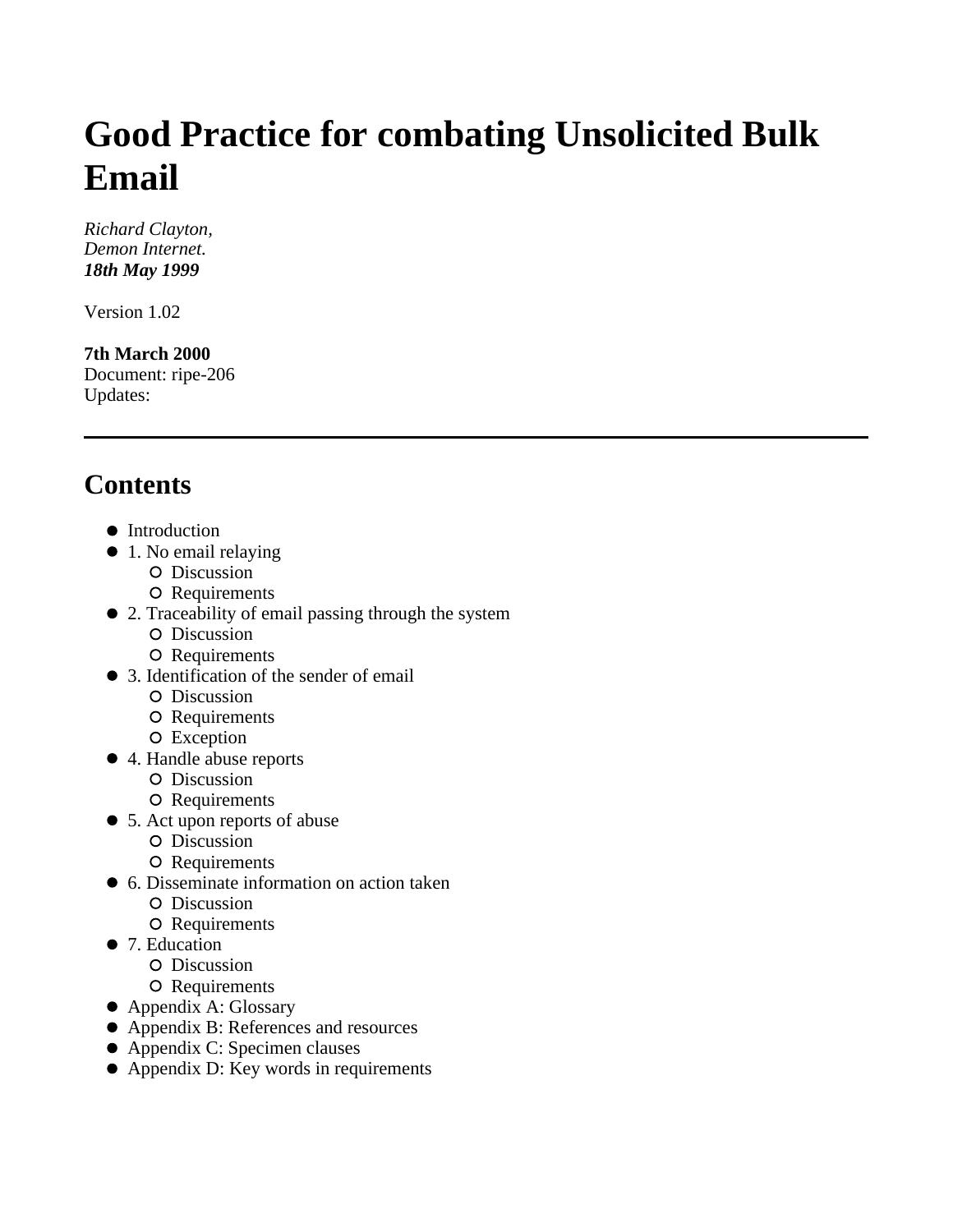Contents Top

# **Introduction**

Unsolicited Bulk Email (UBE) is a widespread problem on the Internet. It is sometimes called "junk email" or "spam". Because of the volumes involved and the indiscriminate nature of its sending, there can be few email users who do not have first hand experience of receiving UBE, often in significant quantity.

The sending of UBE is considered to be unacceptable behaviour because:

• it interferes with the operation of the Internet.

There have been instances of systems collapsing from the sheer bulk of email that has been sent. Senders have arranged for delivery failures to be reported to third parties, causing significant problems to their operations. Besides these gross failures, UBE, by its presence alone, degrades email systems for everyone, delaying and blocking legitimate traffic. These effects can be seen far beyond the Internet, across all the systems that carry email.

it creates unwanted traffic for the recipients.

In most cases, users must pay for their connection, so they are funding the reception of something that was not wanted in the first place.

• it creates support overheads for ISPs.

ISPs must deal not only with the complaints from their own customers who have received unwanted email, but also with the reports submitted by others, demanding precipitate action, when their own customers have sent the UBE.

#### Furthermore:

- In its commercial form UBE usually promotes goods of dubious provenance, legality or taste.
- No reputable schemes for regulating UBE exist.
- The individuals and companies sending UBE have shown no willingness to seriously co-operate with the Internet industry to reduce the impact of their activities.
- The UBE is seldom sent to those who might appreciate it. It costs the sender next to nothing to send UBE. This removes any incentive to limit its distribution. There are real fears that UBE could grow without limit and clog up the Internet, and the mailboxes of every email user on the planet.

It is resource intensive and to a large extent ineffective for ISPs to try to block UBE once it has been sent, so this BCP does not describe the limited manner in which this may be attempted. In the fight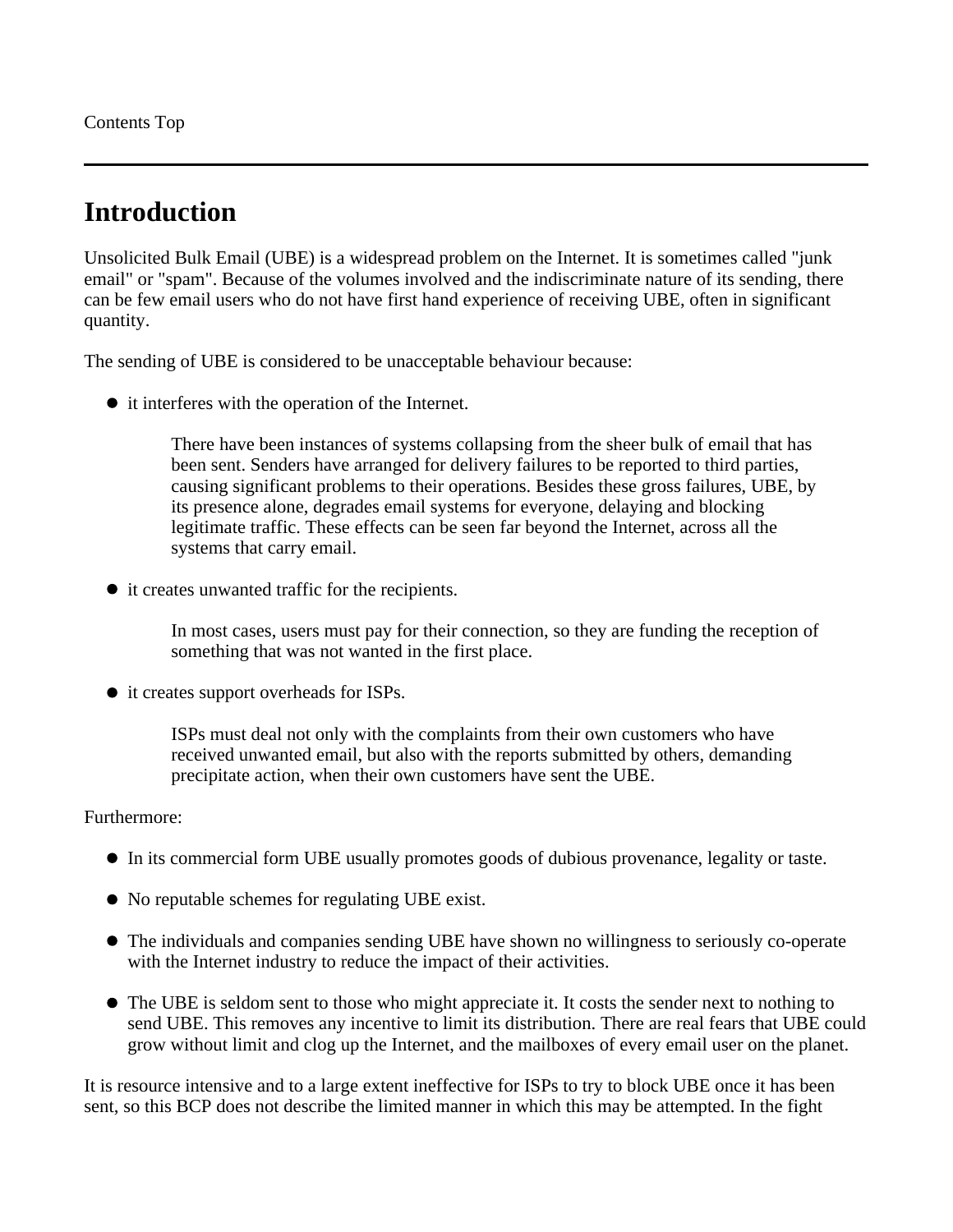against UBE the ISP's most practical contribution is to minimise or eliminate the sending of UBE by its customers or from its systems. The purpose of this BCP is to describe the industry s current collective opinion of the Best Practice in achieving this.

Besides being in the general interest for ISPs to adopt Best Practice, many ISPs will wish to be publicly seen to be doing what they can to combat UBE. To that end, it is expected that ISPs will wish to state formally that they have adopted the recommendations of this BCP. To assist in this, the document has been written as a "standard", using the terms MUST, SHOULD, MAY and MUST NOT as defined in RFC 2119 (see Appendix D for a summary of this).

For an ISP to be effective in combating UBE, Best Practice is as follows.

- 1. The ISP MUST ensure that their email systems will not relay email for unauthorised third parties.
- 2. The ISP MUST ensure that all email generated within their network can be traced to its source; and MUST ensure that the immediate source of email which arrives from other networks can be determined.
- 3. The ISP MUST ensure that all email generated within their own networks can be attributed to a particular customer or system.
- 4. The ISP MUST operate appropriate arrangements for the handling of reports of abuse by their customers.
- 5. Where abuse is proved, the ISP MUST take effective action to prevent the customer from sending further UBE. The legal basis on which services are provided to customers MUST allow such action to be taken.
- 6. The ISP MUST disseminate information on the action taken in regard to customers who have sent UBE.
- 7. The ISP MUST educate their customers on the nature of UBE, and MUST ensure that their customers have been made aware that sending UBE will be treated as unacceptable behaviour.

These seven points are expanded below.

Along with the extended explanations, this BCP lists a number of conditions that ISPs MUST impose upon their customers. It will be necessary to ensure that the contract made between ISP and customer gives the ISP the legal right to make these impositions and to withdraw services when unacceptable behaviour occurs.

To ensure fair competition between ISPs, so that no marketing advantage can be gained by failing to spell out these obligations properly, the ISP MAY use the standard clauses set out in Appendix C and MUST use these clauses or others which are at least as effective. The ISP MAY place these clauses into a more general Acceptable Use Policy (AUP) that covers other abuse issues.

The provisions of this BCP document are to be applied to all customers. However, some customers will have customers of their own. The ISP will conform to Best Practice by ensuring that such customers adopt this BCP themselves, and thereby apply Best Practice procedures in turn to their own customers.

Appendix A provides a glossary of terms, but in particular, throughout this document the term "ISP" should be understood to apply not only to "top level" providers of Internet connectivity, but also to customers of such ISPs who are "recursively" applying the BCP to their own customers. Also, the term "customer" should be understood to apply not only where there is a formal contractual relationship, but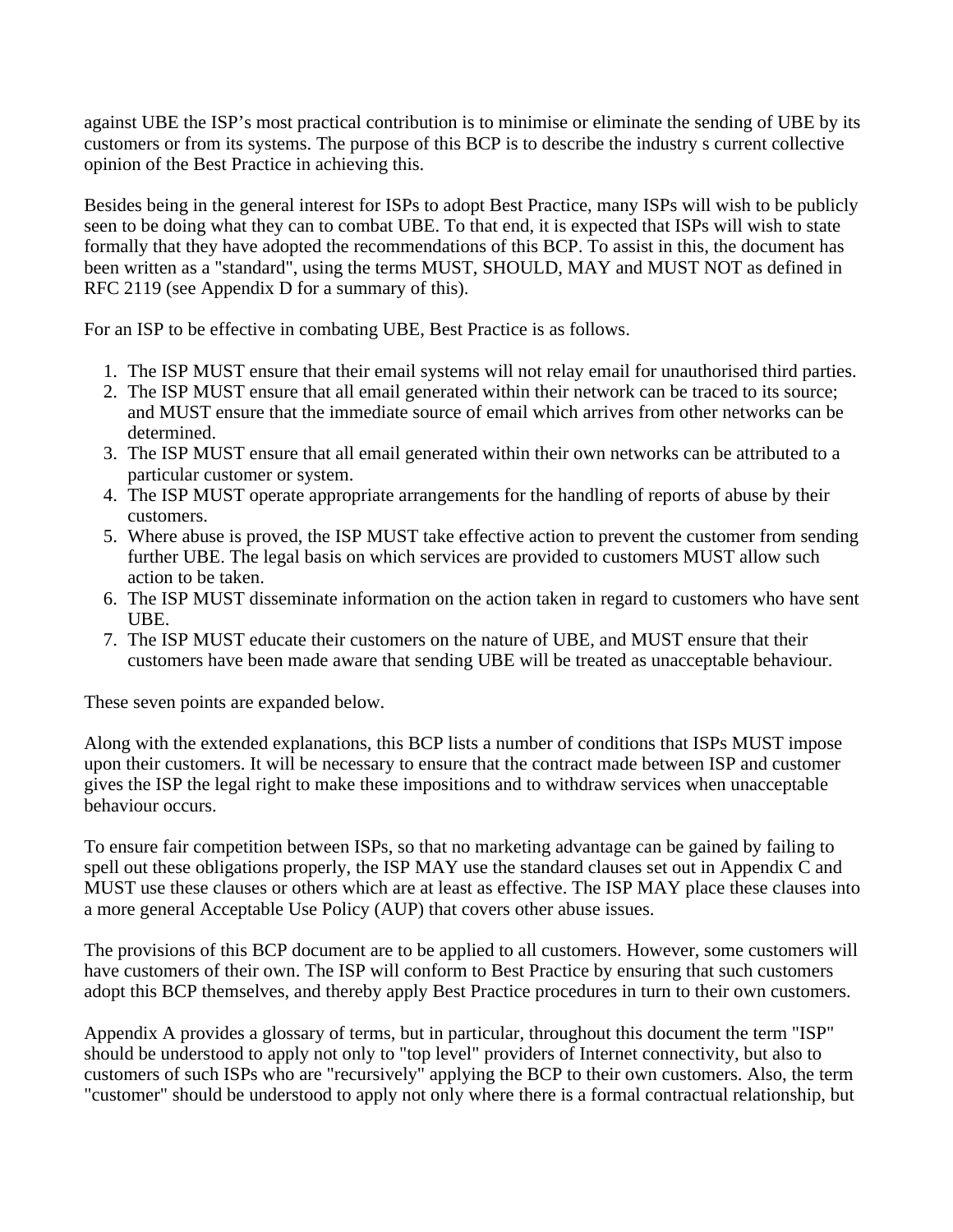also to other cases where someone may be a "user" of the ISP's facilities.

Contents Top

## 1. **No email relaying**

#### **Discussion**

Historically, email systems using the SMTP protocol have been prepared to accept email from anyone and then deliver it to, or towards, its true destination. This willingness to "relay" made Internet email extremely robust, since minor configuration errors on one machine could be overcome by another machine with more accurate knowledge of how to deliver the email. Furthermore, the spirit of co-operation that pervades the Internet has meant that machine owners tended not to log, let alone block, such relaying.

With the advent of the Domain Name System (DNS) and far better connectivity for all machines, this need for relaying passed away long ago. However, the functionality continues to be provided within email programs.

Unfortunately, in recent times, the unscrupulous have been abusing the "relay" function by sending a single piece of email with a long list of destinations. This can cause someone else s system to generate multiple copies of the email for delivery to many different addresses. By "amplifying" email in this way, the sender of UBE is exploiting the resources of others to do most of the work of generating the UBE. Furthermore, it is possible for the sender to use a poorly configured system to hide the true source of the email or at least to ensure that the less skilled misidentify its source.

As it is no longer required and because it is open to abuse, it is now considered quite improper for systems to be configured in such a way that they will relay email for unauthorised people.

There are several ongoing projects on the wider Internet to identify systems that are still prepared to relay email. Typically, such systems are added to blocking lists that affect the propagation of email. Even if one wished to run an "open relay" the time is approaching when few will be prepared to interwork with such a system.

It is common for ISPs to run "smarthosts", which provide SMTP email delivery for their customers, especially those on dialup connections or local networks. This avoids the necessity for these customer machines to have fully fledged delivery systems of their own. This "smarthosting" is just a form of relaying, but is of course a completely acceptable practice, provided that the smarthost is configured to refuse to relay any email sent to it by unauthorised machines.

#### **Requirements**

ISPs MUST configure their email systems to prevent unauthorised email relaying.

ISPs SHOULD accept email for their own customers, and they MAY make explicit private arrangements to relay email for specific other systems.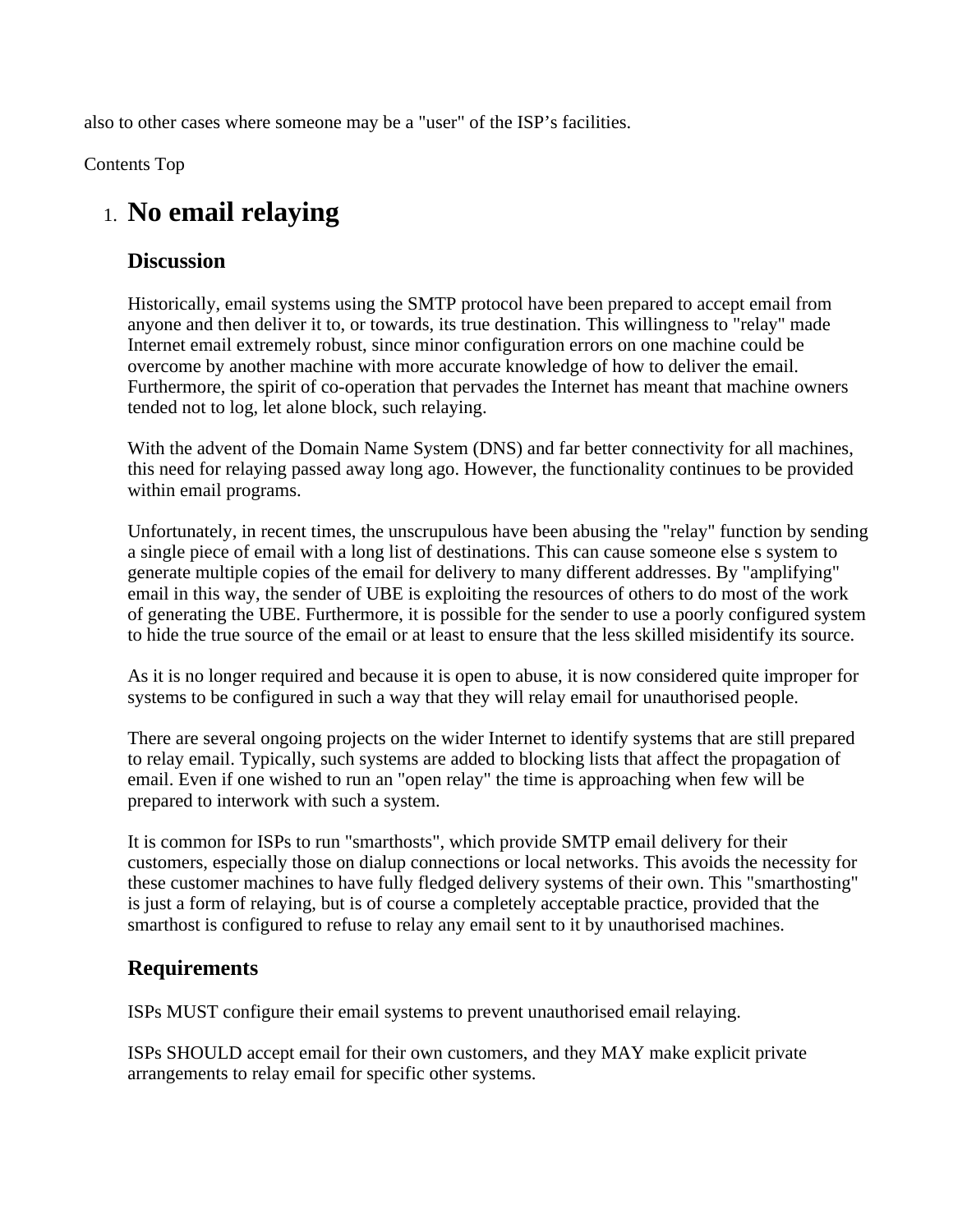ISPs MUST prohibit their customers from running systems that will relay email for unauthorised people. If such a system is being run the ISP MUST take steps to remove it from the Internet until this behaviour is corrected.

The ISP SHOULD arrange to regularly check that its customers, particularly those on permanent connections, are not running open email relays. Where this is inappropriate for security reasons, or where the connection is intermittent, the ISP SHOULD ensure that the customers are told how to make this check for themselves. The ISP MAY provide tools, probably on the web, to allow customers to make their own checks.

Appendix B contains pointers to technical information about how to ensure that email relaying does not occur.

Appendix C contains specimen contractual clauses to allow these, and other, requirements to be implemented.

Contents Top

2. Traceability of email passing through the system

#### **Discussion**

Tracing the source of email requires that all systems comply with the email standards and add a "Received" header line as the email passes through them. This serves to identify the machine that is adding the header and the machine from which the email arrived. In principle, the oldest such line indicates the source of the email. In practice, this is sometimes forged, and to trace the true sender it is necessary to work through the Received lines in time order until a discontinuity is found.

The senders of email will sometimes try to obscure the true origin of email by forging the name of the source machine in the "HELO" protocol command. This type of forgery is made easy to detect by ensuring that the Received line contains not only the name, but also the IP address of the sending system, since the latter cannot be disguised.

#### **Requirements**

ISPs MUST ensure that a standards-compliant "Received" line is added to all email that passes through their systems.

ISPs MUST ensure that the identity of the machine passing them the email is correctly recorded. The HELO announcement MUST NOT be treated as being valid and an IP address SHOULD be recorded.

Contents Top

3. Identification of the sender of email

#### **Discussion**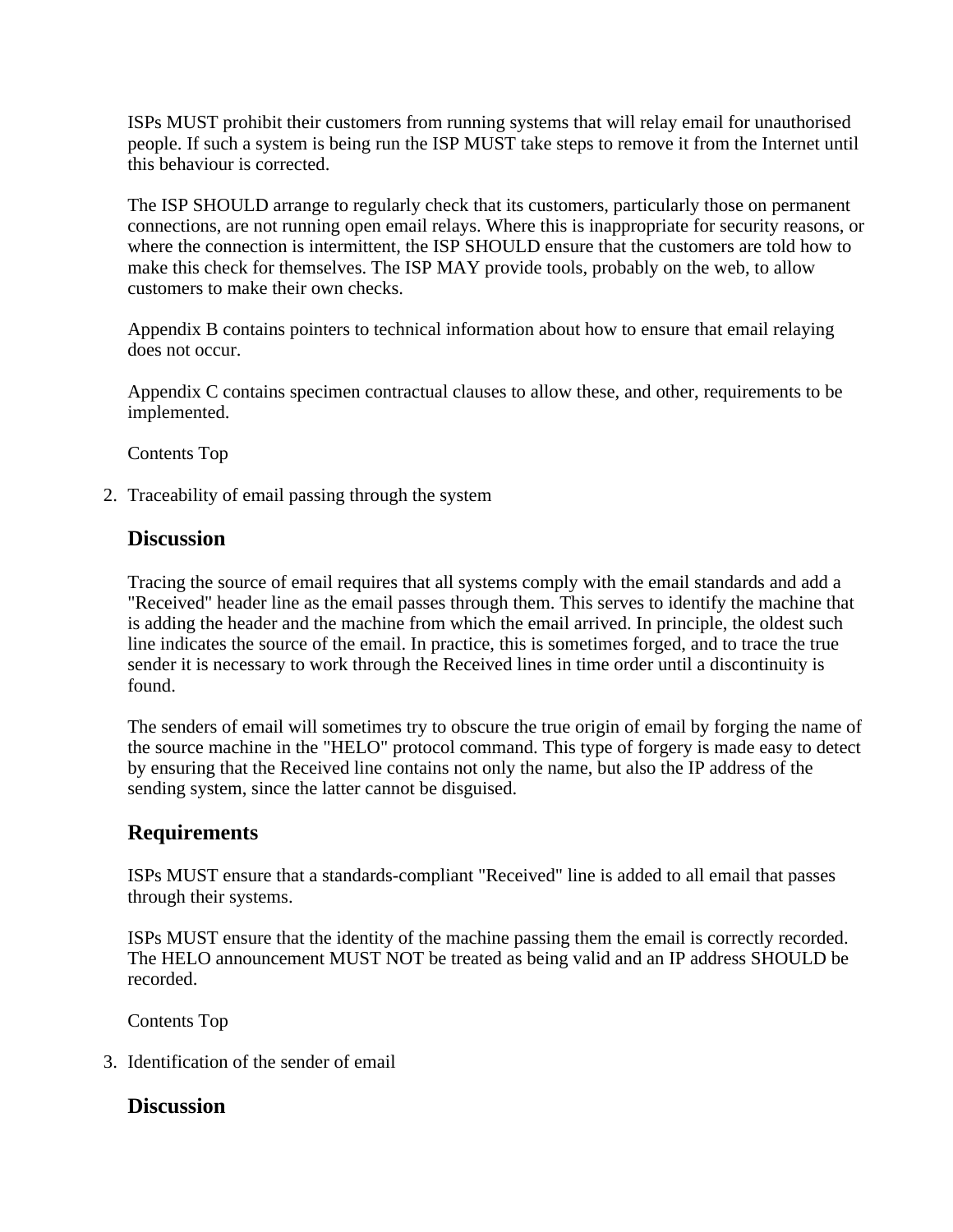Section 2 has the effect of ensuring that email can be traced back to an originating IP address.

With dialup access, it is common to use "dynamic IP", so that the same address will be reused for other customers. ISDN connections take only a few seconds, so in principle the same IP address can almost immediately be in use by another person entirely.

However, the combination of IP address and time of connection will uniquely identify where the email came from. So an accurate time must be recorded into the email header Received line. The combination of this time with other access logs, held by the originating ISP, will serve to identify the sender.

The above description has only skimmed the surface of a complex topic. The LINX Best Current Practice document on "Traceability" (see Appendix B) can be consulted for further information and advice.

#### **Requirements**

ISPs MUST ensure that they keep accurate time on their email systems.

Dynamic IP addresses can be reused in very short order. ISPs SHOULD be using time stamps based on NTP, or an equivalent protocol that regularly checks the time against standard values and which can provide sub-second accuracy.

ISPs MUST keep other logs for a reasonable period so that they can ensure that they are able to translate a given dynamic IP address, in use at a given time, to a particular customer who can be held accountable for any abuse.

### **Exception**

An exception to sections (2) and (3) arises in the case of a system run to deliberately hide the source of email - often called an "anon server". "Anon servers" are used to preserve anonymity where, for example, someone seeks help from a group supporting victims of abuse or wishes to express political views in a country that may punish dissent.

ISPs or their customers MAY run anon servers where this is explicitly intended to be the function of the service being provided. They MUST NOT allow their standard service to provide anonymity by failing to comply with this BCP.

However an anon server SHOULD NOT be capable of 'amplification' of email by expanding address lists and SHOULD have limiting mechanisms to ensure that the volume of email passing through the server cannot be unusually high without explicit system owner knowledge.

Contents Top

4. Handle abuse reports

#### **Discussion**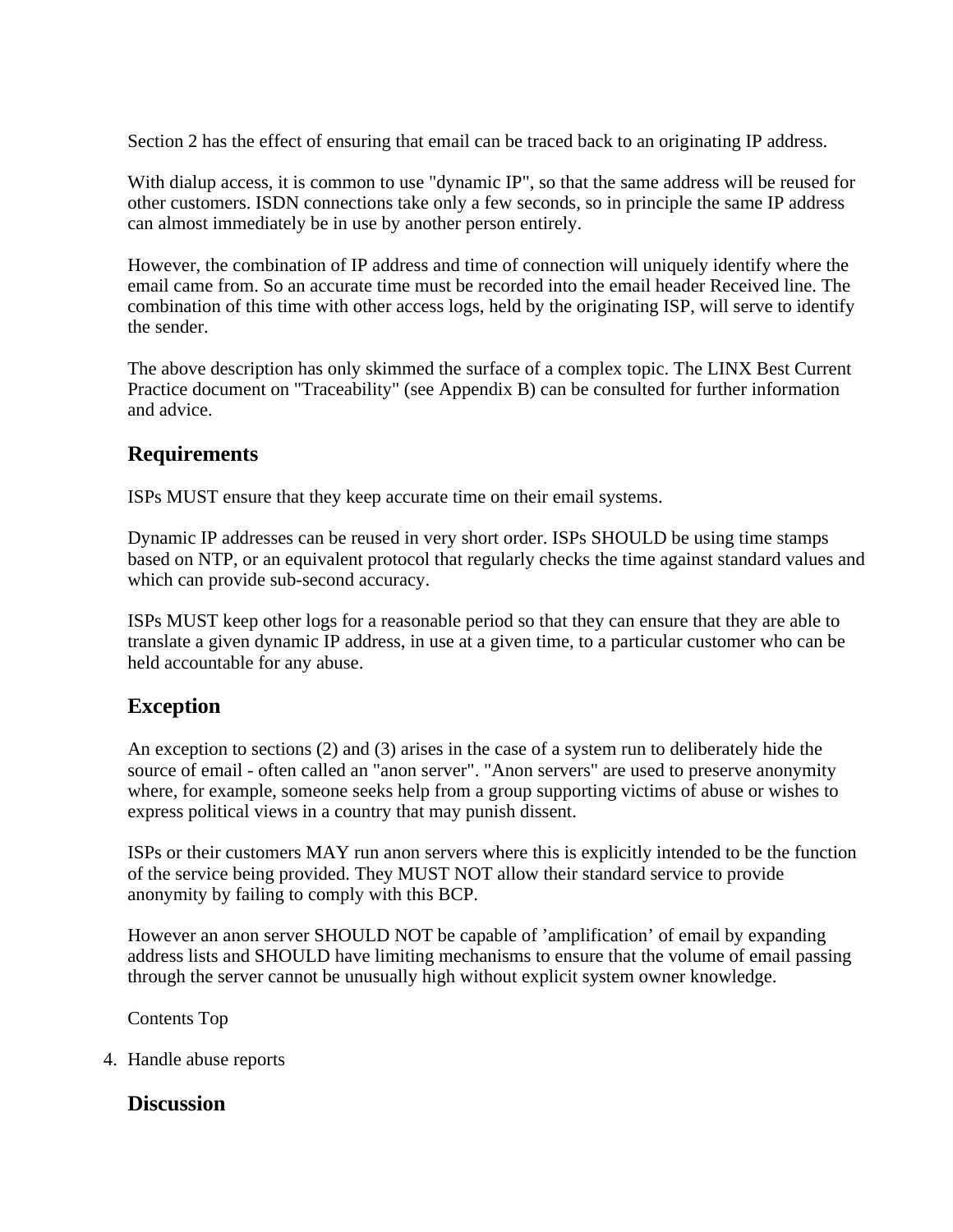ISPs are required to accept and process any reports of abuse by their customers.

If a customer posts UBE then complaints are likely to be made to the ISP. These complaints have, by convention, generally been sent to the "postmaster" mailbox. More recently it has become desirable to direct such email to a specialist "abuse" mailbox. This practice was first fully documented in RFC2142.

When a complaint is received, it is wise to promptly acknowledge it, perhaps merely with a standard message that describes the local policies and procedures.

It is desirable to run a "ticketing" system that allows incident reports to be tracked. This will assist in combining reports and in collating further correspondence that may arrive from the original complainant.

It is also desirable to reply to people who submit complaints to explain what action is eventually decided upon. Sometimes, especially when a large number of reports are being received, this is not very practical. The standard message described above can usefully explain that this may happen, and it may be possible to direct people to a web site where any action taken by the ISP will be recorded (see section 6 below).

#### **Requirements**

The ISP MUST accept reports to an address of the form abuse@domain where domain is the domain used by its customers, or in the case where the customer's domain is a subdomain of a generic domain, the abuse address must work in the generic domain.

i.e. where customers have addresses like:

customer@isp.com

the abuse address to be supported is:

abuse@isp.com

where customers have addresses like:

email@customer.isp.com

the abuse address to be supported is:

abuse@isp.com

If it wishes, the ISP MAY accept reports submitted to other abuse addresses as well (e.g. abuse@isp.net), but it MUST NOT require the report to be resubmitted to another address before acting upon it.

The ISP SHOULD document the existence of these addresses on the corporate web site, and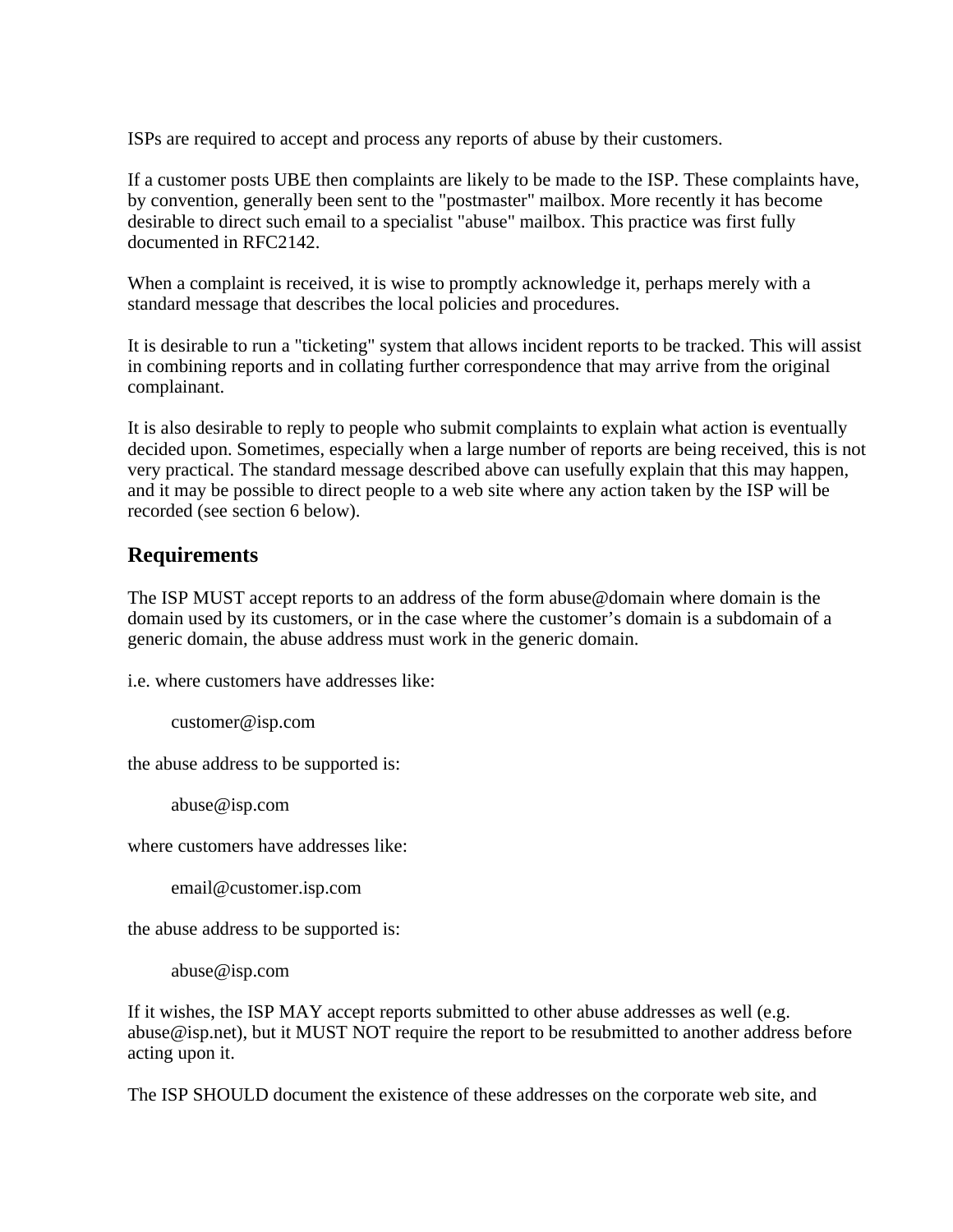SHOULD indicate the type of information that is required to make an abuse report useful.

The ISP MUST acknowledge the receipt of abuse reports and SHOULD use a ticketing system to allow tracking of such reports.

Contents Top

5. Act upon reports of abuse

#### **Discussion**

There is no acceptable excuse for the sending of unsolicited bulk email.

Apart from people pleading ignorance of the unacceptable nature of UBE, which is covered in the Requirements section below, the most likely explanation will be a claim that the email was in fact solicited.

In determining whether to accept this explanation the ISP must look at how the email addresses were acquired. Data Protection legislation will normally require that information is processed "fairly and lawfully". In particular, the ISP should look for positive answers to all the following questions:

- Were people aware that their email address was being collected?
- Is the email being sent obviously connected to the collection of the address?
- Was there a way of "opting out" from receiving email?
- Is there a way for the recipient of the email to revoke their previous permission?

(UK Data Protection legislation implements Directive 97/66/EC; legislation in other EU countries will be similar. The UK Data Protection Registrar offers Guidelines explaining the Data Protection Principles, and the questions above follow these guidelines.)

The effect of these tests is that posting articles to Usenet or the mere visiting of a web site does NOT make the subsequent sending of bulk email "solicited". Nor does it make it likely that acquiring lists of email addresses from a third party will mean that a customer has acquired any ability to send solicited email to those addresses.

Clearly, where someone has explicitly signed up for a mailing list the email that arrives is solicited. However, in the real world some mailing lists are dormant for long periods and the people who join them can have poor memories. When email does arrive it may be reported to the mailing list owner s ISP as being unsolicited. Since the same software can be used to send genuine requested mailing list email and UBE, the ISP will have to apply the tests given above to distinguish the two cases.

Mailing list owners can demonstrate that they are behaving responsibly by keeping good records. Ideally they would be able to produce a copy of the "subscribe" email for the list and would have checked it out at the time by "mailback" confirmation techniques to ensure that a third party had not maliciously requested the subscription. It is of course vital that the recipient of the unwanted email can unsubscribe from the list. Modern mailing list software packages automate all these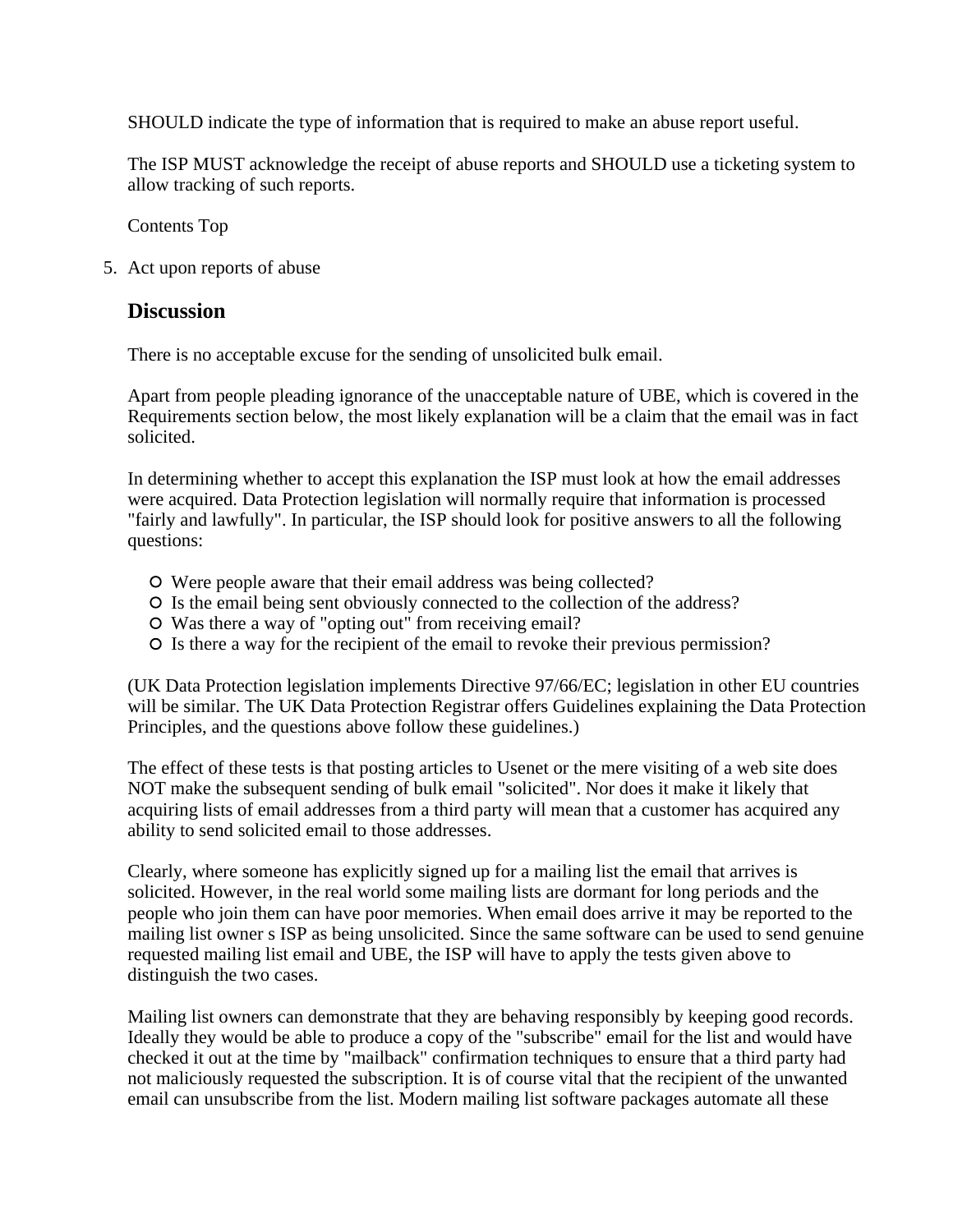procedures.

As discussed at the start of this document, ISPs may have customers large enough to apply this BCP on their own account, and manage their own customers or users. In these cases the ISP may depend on their customer to deal with the sender of UBE, and need not apply the sanctions discussed below, such as disconnecting these large customers from the Internet. However, the ISP remains accountable to the wider community, which will expect the ISP to be reasonably assured that their customer will indeed take suitable action in the ISP's stead.

#### **Requirements**

The ISP MUST act upon proven cases of sending UBE and MUST ensure that the contracts with their customers enable them to act effectively.

The ISP MUST ensure that the alleged abuser is NOT informed of the identity of those who are reporting the abuse, except with their explicit permission.

The ISP MAY immediately terminate the customer's account.

However, since ignorance of what is acceptable will remain a popular explanation for abuse, and it may be hard to determine if this was actually the case, the ISP MAY operate a "two strike" policy and allow a customer to continue to operate their account after a "first offence".

If a "two strike" policy is applied, the ISP SHOULD, on the "first offence" take special steps to educate their customer as to what is acceptable behaviour and it MAY require the customer to sign a specific undertaking not to re-offend before allowing them to access the Internet again.

If a "second offence" occurs within six months the ISP MUST terminate the customers account and all services connected with it. The loss of the sender's connection to the Internet from a particular email address is an important sanction in combating UBE.

Many people cannot be bothered to report abuse, because they believe reports will not be effective. So an ISP cannot expect to see a large number of corroborating reports. Therefore just two reports which give identical messages MUST be considered to be evidence of bulk sending.

If the ISP receives a single report of abuse it MAY conclude that there is insufficient evidence that the email was sent in bulk. It SHOULD, however, inform the customer of the reported incident and SHOULD take the opportunity to remind the customer of the unacceptability of bulk email sending and the sanctions available to combat it.

The ISP MUST consider the possibility of collusion and forgery, and that reports of abuse may have been faked. It MUST allow the customer the opportunity to establish their innocence, and MUST act reasonably "on the balance of probability" in establishing whether abuse did in fact take place.

The ISP may find that the customer claims that the email was in fact solicited. The ISP MUST NOT accept this claim unless the email address was obtained and processed "fairly and lawfully".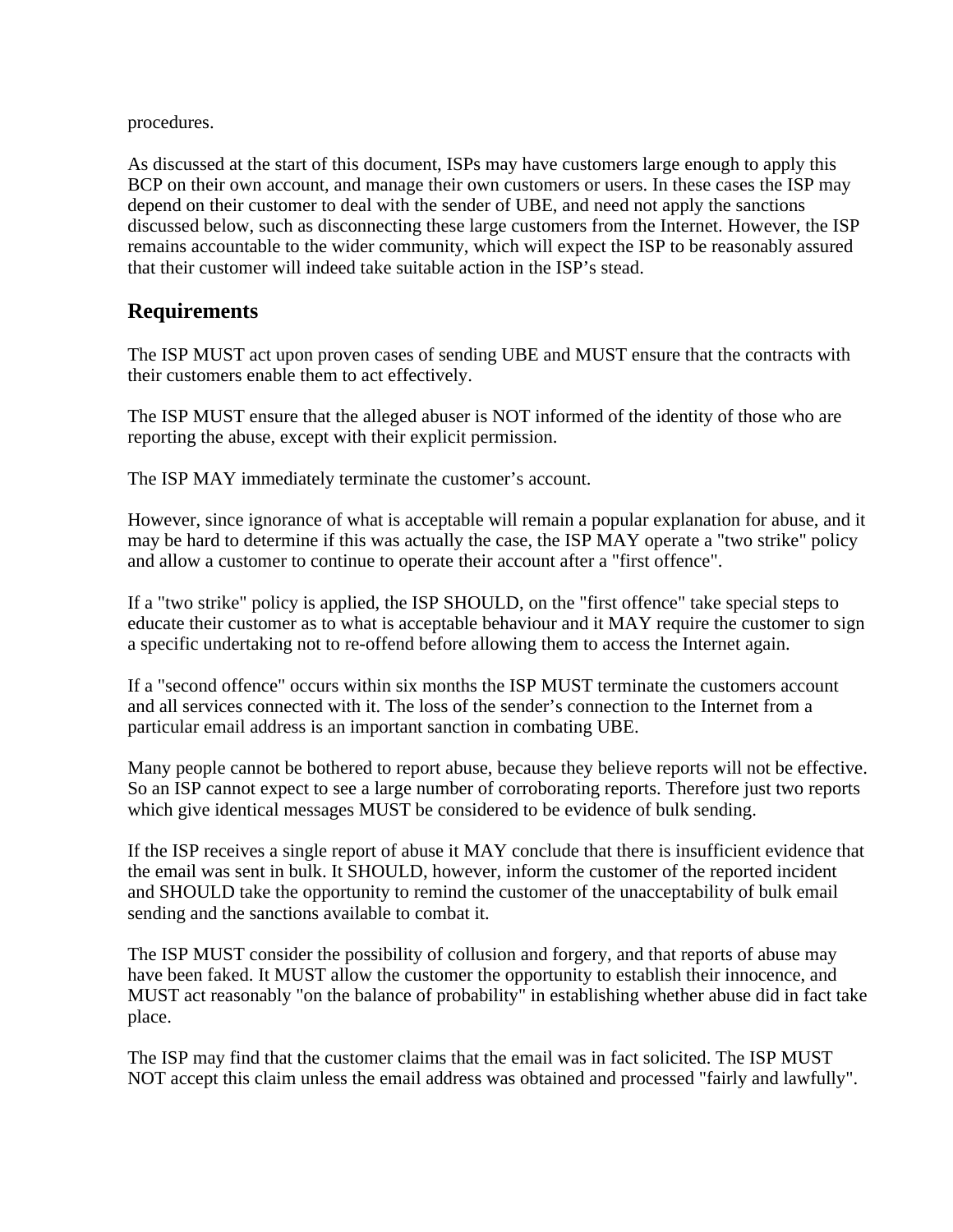If the email was sent out through mailing list software the ISP MUST consider the likelihood that the email was solicited but this fact has been forgotten. However, the ISP SHOULD encourage mailing list owners to keep records of subscription requests and to validate their authenticity. The ISP MUST ensure that it is straightforward for people to remove themselves from mailing lists run by their customers.

Where the sender of UBE is not directly a customer of the ISP, then the ISP MAY delegate the responsibility to enforce this BCP to the customer, provided that the ISP takes reasonable steps to ensure that the customer will do so.

Contents Top

6. Disseminate information on action taken against customers

#### **Discussion**

There are a number of advantages to making public any action taken against customers who have sent UBE.

If the report is timely, it may serve to prevent further reports of abuse from other recipients of the UBE. This will reduce the ISP s workload.

An ISP which reports the action it takes will improve its standing in the community, since people look favourably upon ISPs which take a tough line on the senders of UBE. The ISP will also demonstrate to potential abusers that there is a real risk of being detected and sanctions being imposed.

However, when publishing information about the action that has been taken it is vital to be accurate and matter of fact, for otherwise there is a risk of an action for defamation.

It is also necessary to comply with Data Protection legislation. This may not apply to companies so their full name and address can be published; but with individuals it would almost certainly be necessary to avoid exact identification unless contractual steps had been taken to allow this information to be released when abuse had occurred.

The sort of report which would cause no problems would be along the lines of "On <date> we terminated the account known as <hostname@isp.com> because of its use in sending Unsolicited Bulk Email. Further reports of abuse by this account are unnecessary."

In addition to any public reporting, an ISP will wish to take such steps as are possible to disseminate information about abuse within its own organisation. It is not good practice to allow terminated accounts to be reopened, or the same individual, detectable by name, address or perhaps credit card, to immediately open a new account to replace the previous one.

### **Requirements**

ISPs MAY announce the action that they have taken in dealing with the sending of UBE.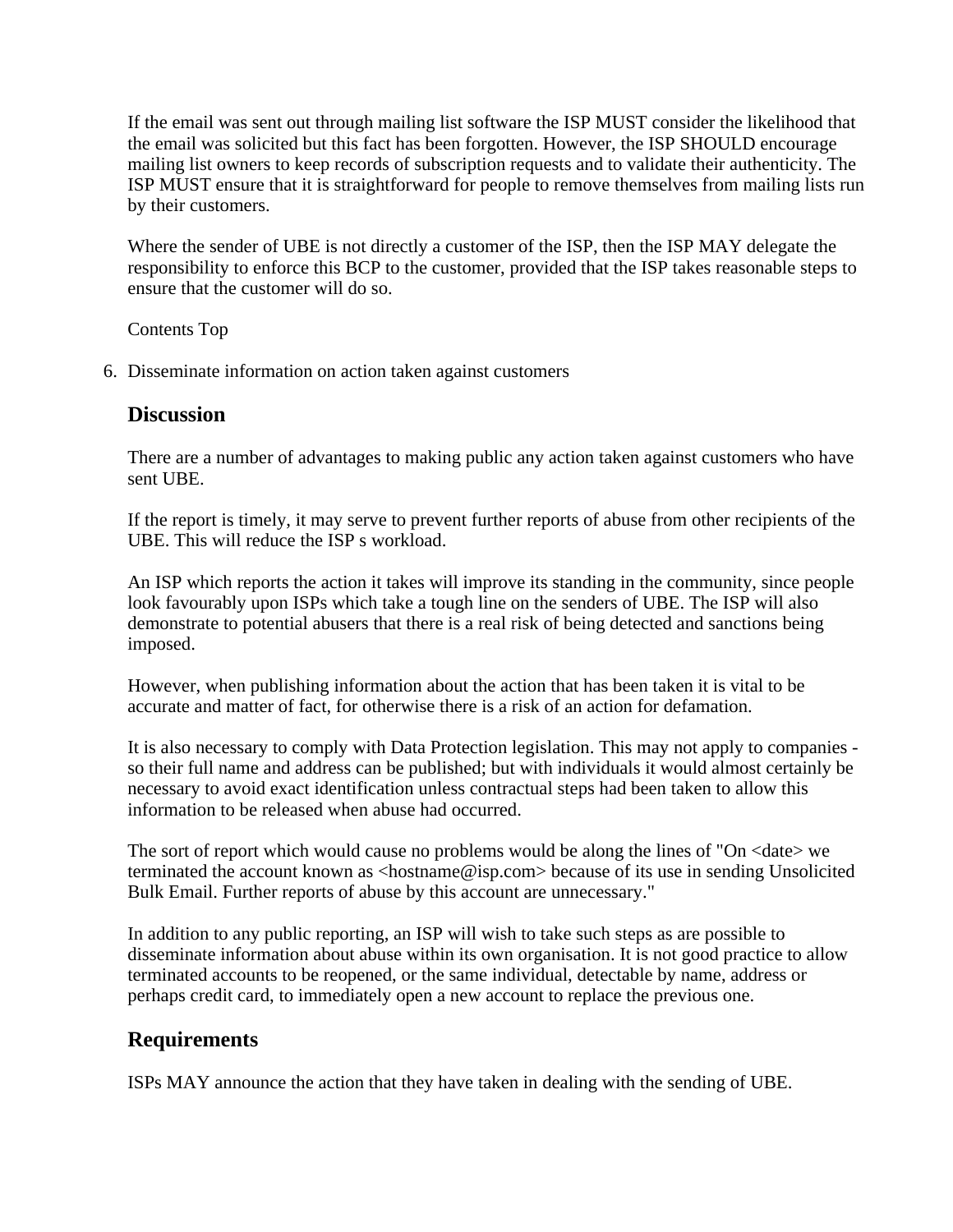If announcements are made, ISPs MUST avoid defamation or contravention of the Data Protection Act.

Even if individual reports are not given, ISPs SHOULD publish overview statistical information.

ISPs SHOULD ensure that individuals whose accounts have been terminated for sending UBE are not immediately able to open a new account, since there is clearly a risk of continuing abuse.

Contents Top

7. Education

#### **Discussion**

ISPs need to take steps to educate their customers in acceptable email behaviour. It is recognised that ISPs may have difficulty in doing this because their marketing departments wish to play up the advantages of the Internet and downplay negative issues.

Many reports of abuse that are received by ISPs do not contain vital information that will allow action to be taken. Customers forget, for example, to include full header information, which is needed to properly identify the sender. Customers can also let their feelings run away with them and heap abuse on the abuse handling personnel.

It is the responsibility of everyone to try and improve this situation so that fewer inadequate or objectionable reports are sent, and less time is wasted dealing with such reports and less frustration is experienced by all concerned.

#### **Requirements**

ISPs MUST ensure that documentation is available to customers that explains the nature of UBE and that sending it is considered to be unacceptable.

ISPs MUST help to educate customers in the information that it is necessary to include in abuse reports, and the way such reports should be written.

Contents Top

# **APPENDIX A: Glossary**

#### **AUP**

Acceptable Use Policy

An extension to the contract between ISP and customer that sets out what the customer may and (mainly) may not do whilst using the ISP s services.

**BCP**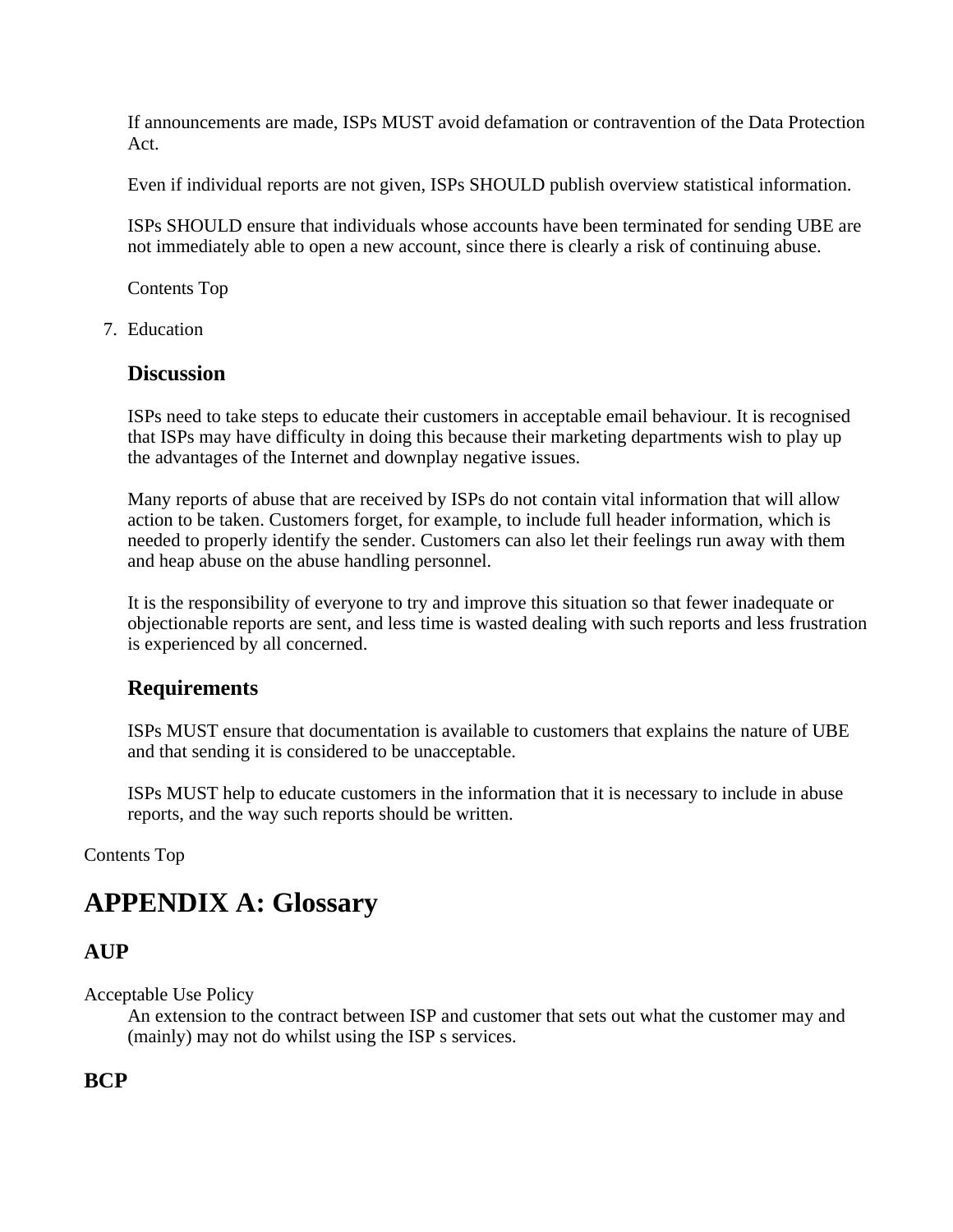Best Current Practice

A description of the best practice presently known to the industry.

#### **DNS**

Domain Name System

The distributed system that provides a translation service between names and IP addresses. It is described in RFC1035.

### **HELO**

Hello

A command within the SMTP email protocol, used to announce the name of a remote machine.

#### **IP**

Internet Protocol

A basic protocol for exchanging packets between machines on the Internet. Other protocols are layered upon this to provide services for users. It is described in RFC791 and RFC1122.

#### **ISP**

Internet Service Provider

ISP is used in this document as a generic term to describe companies and organisations that provide Internet access to others. It is also used to describe customers of ISPs who have adopted this BCP and are applying it to their own customers in the ISPs stead.

### **LINX**

London Internet Exchange

The LINX is a totally neutral, not for profit partnership between ISPs. It operates the major UK Internet exchange point. As well as its core activity of facilitating the efficient movement of Internet traffic it is involved in non-core activities of general interest to its members. One such activity on "content regulation" has, as part of its work, generated this document. See: http://www.linx.net/

#### **NTP**

Network Time Protocol

A protocol for obtaining an accurate measurement of the current time described in RFC1119 and RFC1305.

### **RFC**

#### Request for Comments

The RFCs are a series of notes, started in 1969, about the Internet (originally the ARPANET). The notes discuss many aspects of computing and computer communication focusing in networking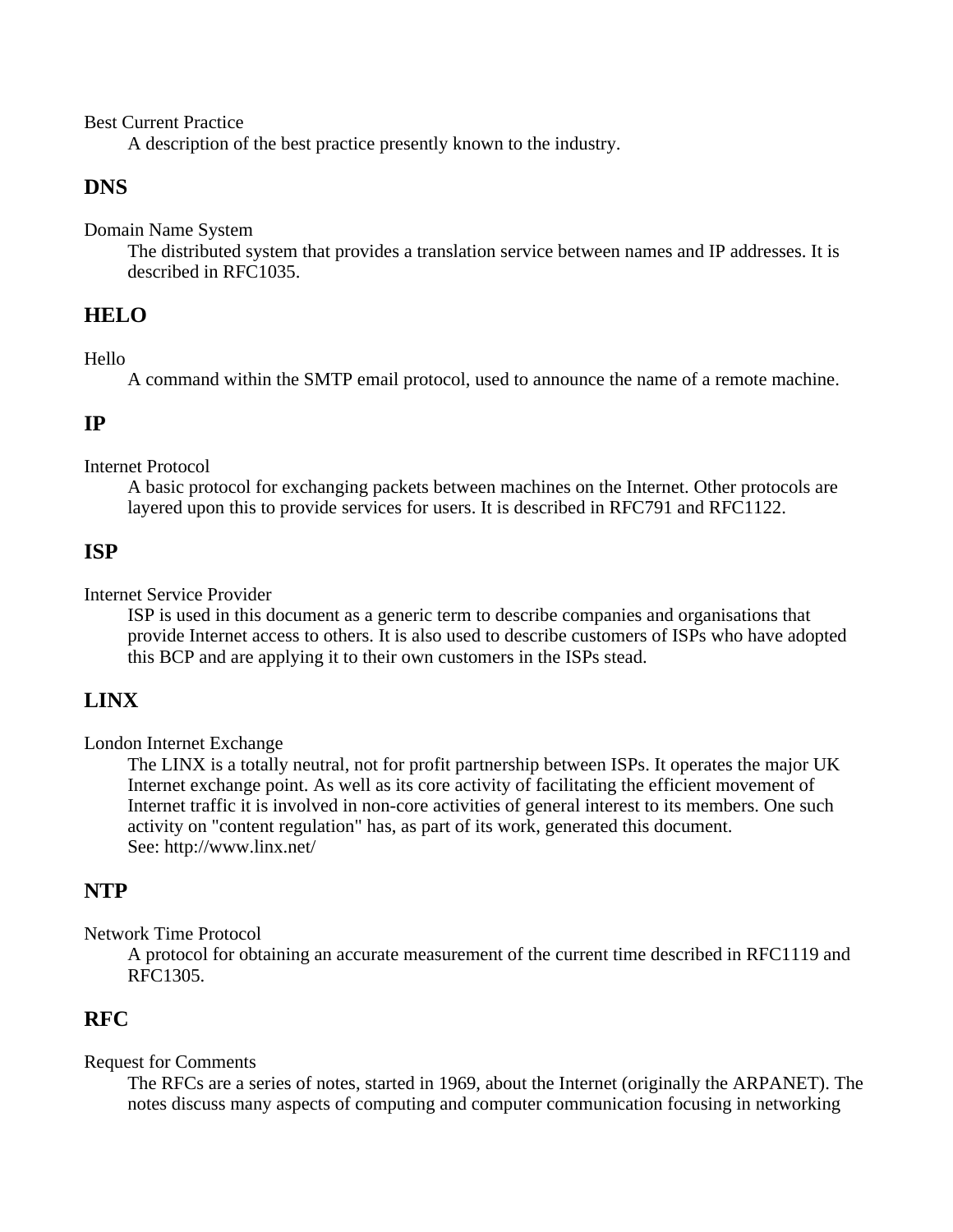protocols, procedures, programs, and concepts, but also including meeting notes, opinion, and sometimes humour. The Internet standards are documented within the RFC documents. See: http://www.rfc-editor.org/

#### **SMTP**

Simple Mail Transfer Protocol

The email transfer protocol. It is documented in RFC821 and RFC1123.

### **UBE**

Unsolicited Bulk Email

UBE is email that has been sent in large amounts without any explicit requests for it being made. It is sometimes called "junk email" or "spam". At present it usually contains advertising material for commercial ventures of dubious propriety.

### **UCE**

Unsolicited Commercial Email

Some discussion of UBE distinguishes unsolicited email that is commercial in nature from non-commercial material. This document treats UBE as unacceptable per se, avoiding the need for value judgements on what may or may not be "commercial".

Contents Top

# **APPENDIX B: References and Resources**

[Note: the publisher of this document is not responsible for the content of third party sites, does not necessarily endorse their contents and of course these links may not remain accurate forever]

There are many sites on the Internet that discuss unsolicited email in general. Some of the more interesting ones are:

CIAC I-005c: Email spamming countermeasures

http://ciac.llnl.gov/ciac/bulletins/i-005c.shtml

"Fight Spam on the Internet"

http://spam.abuse.net/

Coalition against Unsolicited Commercial Email

http://www.cauce.org/

The European Coalition against Unsolicited Commercial Email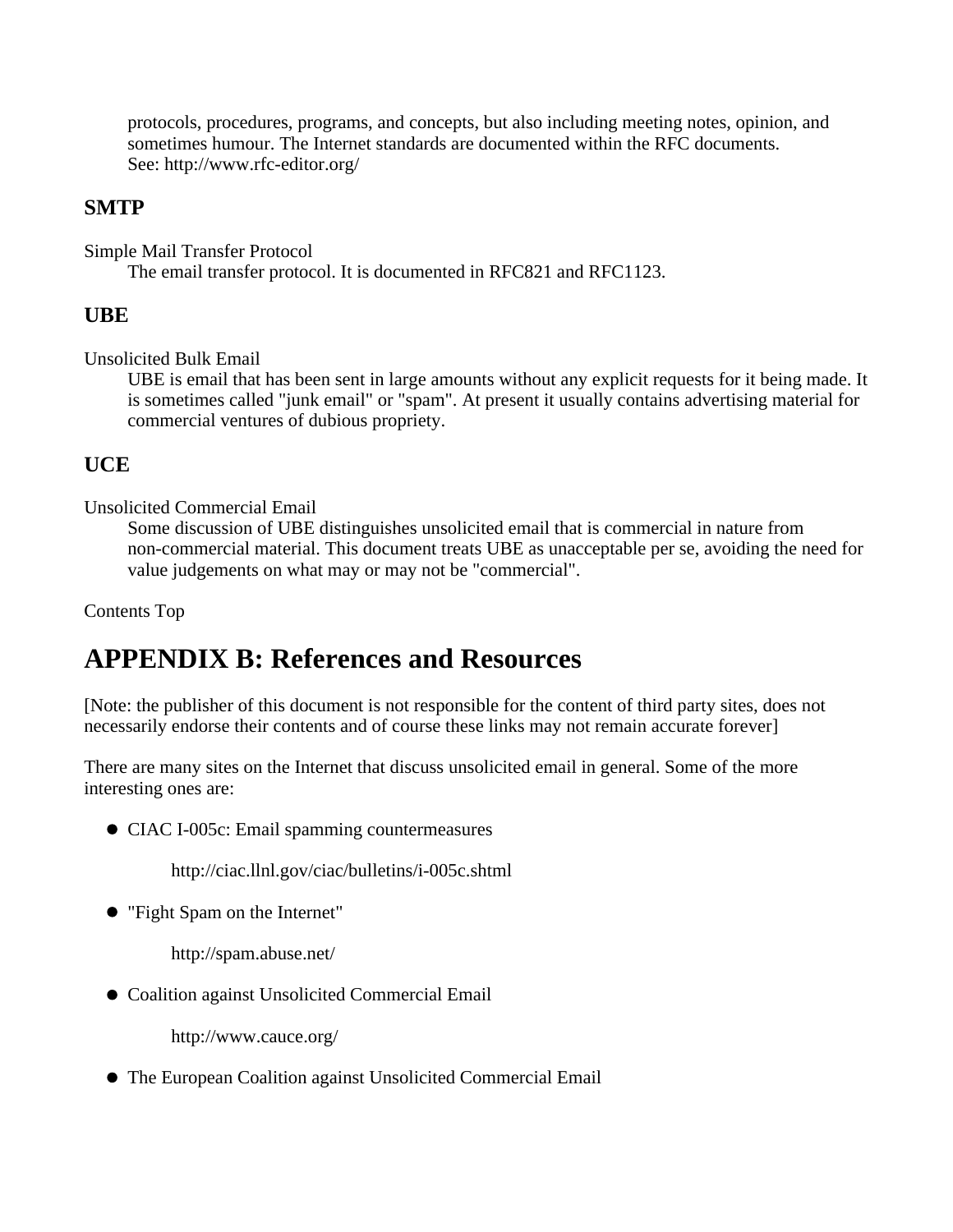http://www.euro.cauce.org/

There is almost certainly a discussion of the prevention of unauthorised email relaying on the home site of all mail handling software. For example:

• Sendmail

http://www.sendmail.org/antispam.html

 $\bullet$  Exim

http://www.exim.org/howto/relay.html

• Qmail

http://qmail-docs.surfdirect.com.au/docs/qmail-antirelay.html

Exchange Server

http://support.microsoft.com/support/kb/articles/q196/6/26.asp

For a comprehensive survey of pointers to information about email server software see the MAPS Transport Security Initiative

http://maps.vix.com/tsi/

There are also generic products that can be used with many systems to control relaying. For a commercial example see:

http://www.mailshield.com/

To test if your system allows unauthorised relaying use:

http://maps.vix.com/tsi/ar-test.html

LINX Best Current Practice "Traceability"

http://www.linx.net/noncore/bcp/traceability-bcp.html

All published RFCs are available from:

http://www.ietf.org/rfc/

Contents Top

# **APPENDIX C: Specimen clauses**

The following are clauses that ISPs may use in their Terms and Conditions and elsewhere to support the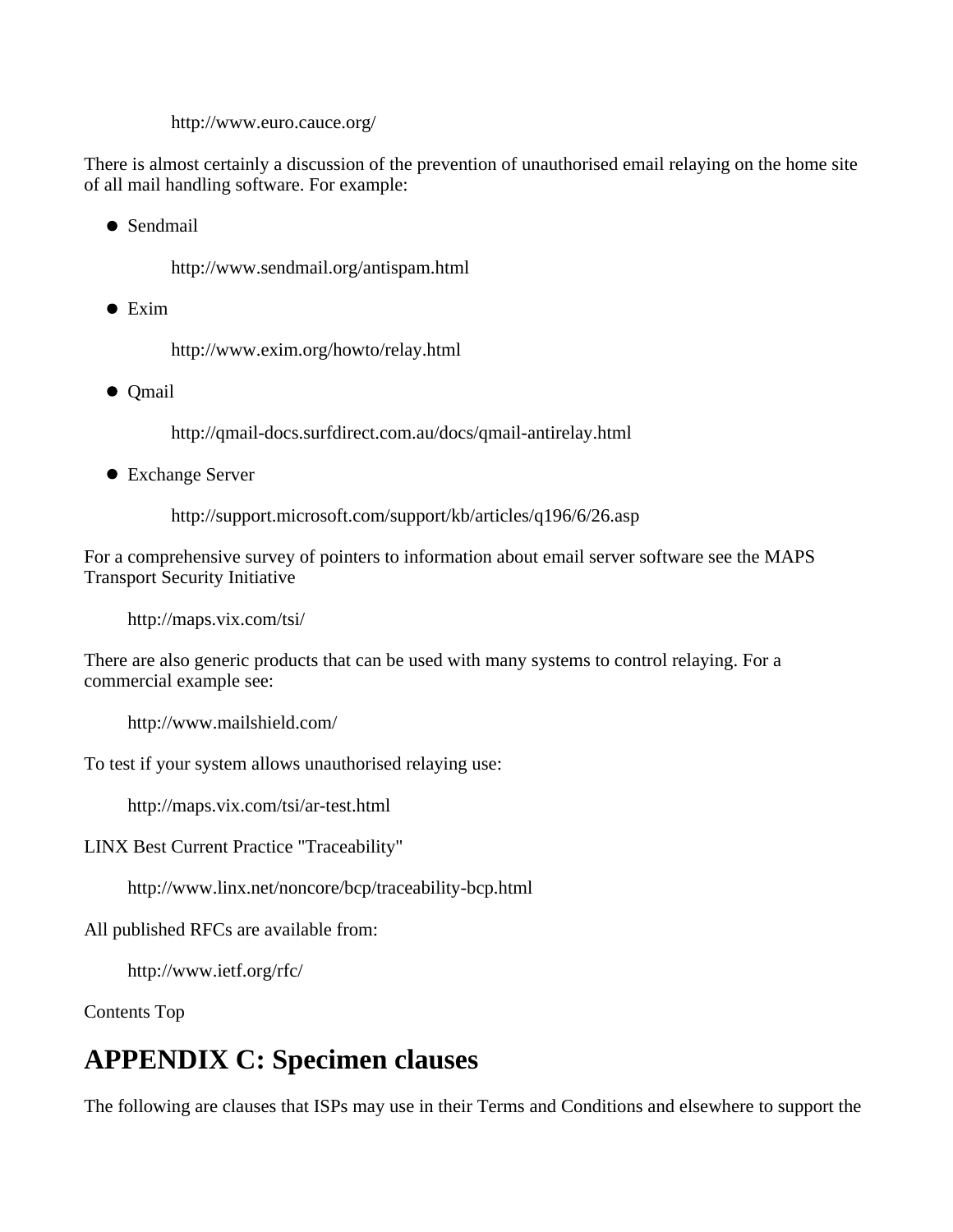enforcement of sanctions against senders of UBE, as required to conform to this BCP. In these model clauses the ISP is referred to as "We" and the customer as "You". ISPs may wish to replace these by other defined terms from their own paperwork.

General clause to allow action to be taken

From time to time We publish Acceptable Use Policies ("AUPs") for the various services We provide. As a condition of Your use of a service, You are required to abide by the then current AUP for that service. If You do not do so, then We have the right at our sole discretion to suspend or terminate your account without notice or refund, to make an additional charge for the misuse, or to block access to the relevant part of the service.

#### General clause to permit scanning

We may, at our discretion, run manual or automatic systems to determine Your compliance with our AUPs (e.g. scanning for "open mail relays"). You are deemed to have granted permission for this limited intrusion onto Your network or machine.

An AUP clause to disallow sending of bulk email

You may not use your account to send Unsolicited Bulk Email. You must have explicit permission from all destination addresses before you send an email in any quantity.

You may not assume that you have been granted permission by passive actions such as the posting of an article to Usenet or a visit made to Your web site.

Where You have acquired explicit permission, either on a web site or through some other relationship You should keep a record of this permission and must cease sending email when requested to stop.

#### An AUP clause banning unauthorised mail relaying

You must ensure that you do not further the sending of Unsolicited Bulk Email by others. This applies to both material that originates on Your system and also third party material that might pass through it.

This includes but is not limited to a prohibition on running an "open mail relay", viz a machine which accepts mail from unauthorised or unknown senders and forwards it onward to a destination outside of Your machine or network. If Your machine does relay mail, on an authorised basis, then it must record its passing through your system by means of an appropriate "Received" line.

As an exception to the ban on relaying and the necessity for a "Received" line, You may run an "anonymous" relay service provided that You monitor it in such a way as to detect unauthorised or excessive use.

#### Contents Top